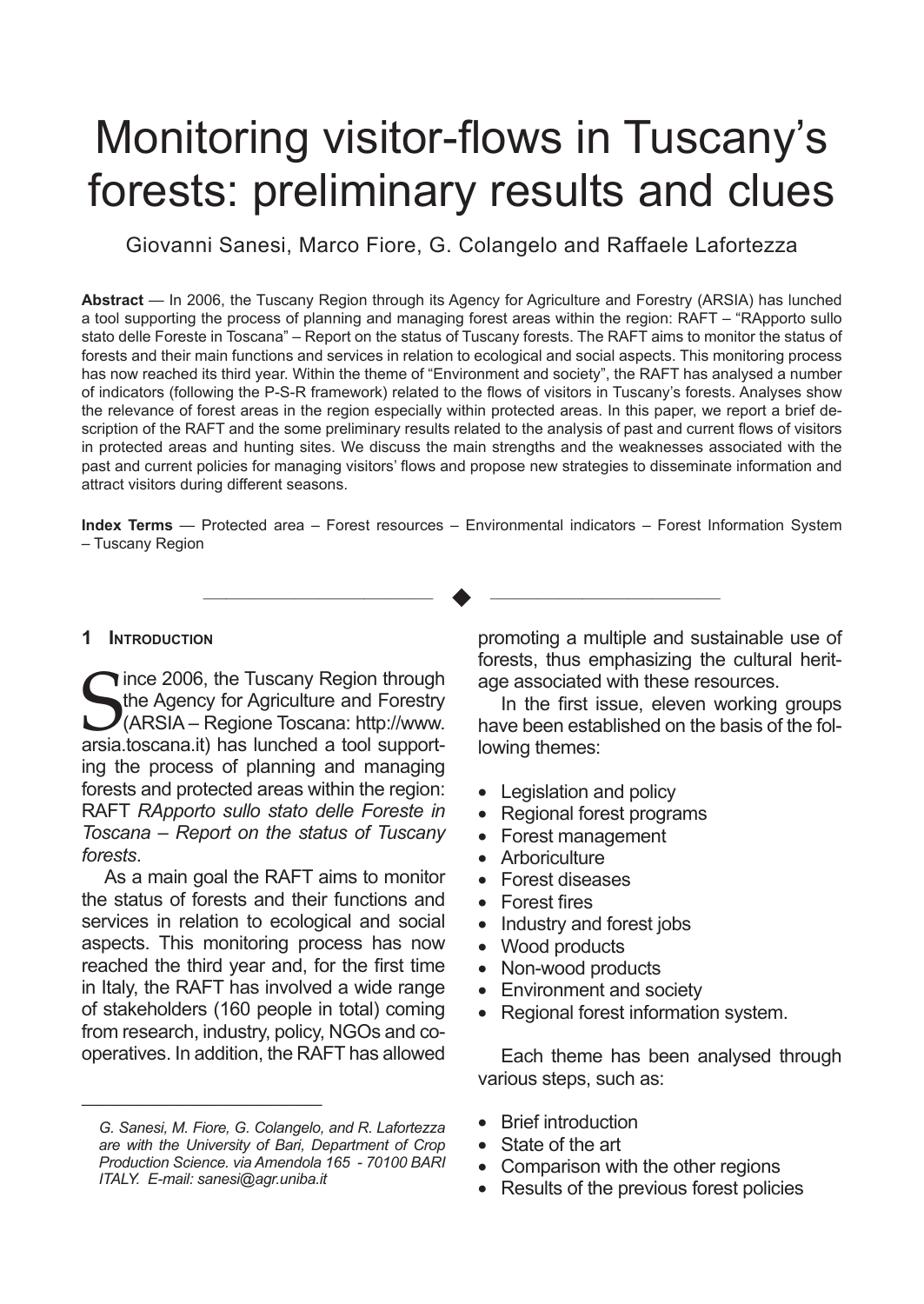- • Current activities
- Main strengths and weaknesses.

In the second issue, the RAFT maintained the same approach and themes with few minor changes and improvements. The number of people involved in the definition of the various themes increased from 160 to 210.

# **2 Visitor-flows in Tuscany forest**

# **2.1 Methods and statistics**

Within the theme of "Environment and society", the RAFT has considered some indicators related to visitor-flows in Tuscany forest. Specifically, the working group in charge of this task has set a number of requirements such as the need to select indicators describing the Status (S) of forest resources; the Pressures (P) placed by visitors on forest areas; and the Response (R) of the policy sector for preserving the current status of forests. This type of indicators system (P-S-R) is well known and widely used in the public sector, such as reports on the status of the environment.

As an additional requirement, the working group has discussed the need of communicating the status of Tuscany forests to visitors and (potential users).

One of the main indicators of Status is related to the protected areas in terms of number, extent and typology. [Tab. 1] This is because protected areas have been identified as one of the main attractors of visitorflows. Besides protected areas a number of hunting sites have been included.

As for the indicators of Pressure, the working group has considered the number of people visiting protected areas and hunting sites per year [Tab. 2]. Another indicator of Pressure is the number of authorizations issued by the Tuscany Region to collect mushrooms and truffles [Tab. 3].

The indicators of Response have been defined in terms of infrastructures that support this type of tourism. In particular, the following indicators have been analysed:

- Regional hiking network (Rete Escursionistica Toscana - RET) in terms of extension (Km) and density [Tab. 4] [Tab. 5];
- • Number of visitor centres of the protected areas [Tab. 6] [Tab. 7];
- Number of environmental education centres of the protected areas [Tab. 6] [Tab. 7];
- • Number of environmental guides of the protected areas [Tab. 6] [Tab. 7];

The above mentioned information have been provided by the information centres or through the Tuscany Region. In the last few years, the Region has implemented a Geographic Information System (GIS) to collect and manage environmental data including those of public interest related to forest resources.

# **2.2 Preliminary results**

The analysis of the two previous RAFT allows drawing a picture of the tourism in the Tuscany forests, with particular emphasis to protected areas. Statistics show the relevance of forest resources in terms of extension and numbers especially within protected areas.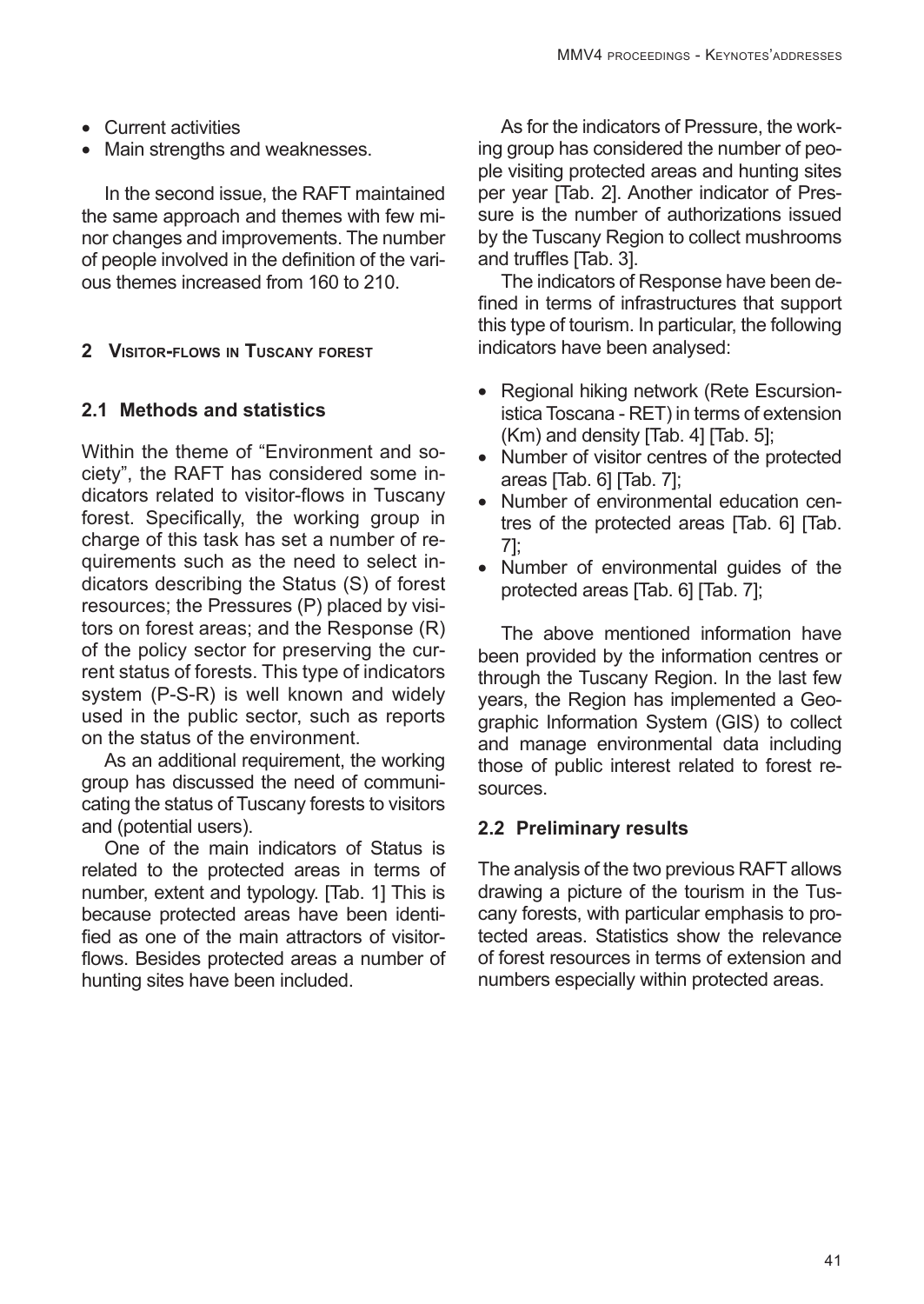# TABLE 1

#### areas of forest interest within the protect ed area system in tuscany

| Protected             | Num. | <b>Total Area</b> | Forest areas |       |  |
|-----------------------|------|-------------------|--------------|-------|--|
| area Cat.             |      | ha                | ha           | $\%$  |  |
| National<br>Parks     | 3    | 42.613            | 31.440       | 74,78 |  |
| Regional<br>Parks     | 3    | 86.9001           | 49.712       | 57,21 |  |
| Provincial<br>Parks   | 3    | 9.183             | 8.720        | 94.95 |  |
| Provincial<br>Reserve | 41   | 30.874            | 20.525       | 66,48 |  |
| ANPIL                 | 48   | 87.161            | 36.799       | 42,22 |  |
| Total                 | 98   | 256.731           | 147.196      | 57,33 |  |

**Note:** (1) Referred to RAFT 2005, the Regional Parks Area increased from 44.000 ha to 87.000 ha. In this number has been also counted the 40.000 ha of continuous land used to determine the forest areas.

|--|--|

number of official hunters per province and their numeric variation in 2005-2006

| <b>Province</b>    | <b>Hunters</b> | <b>Hunters</b> | Variation |          |  |
|--------------------|----------------|----------------|-----------|----------|--|
|                    | 2005(n.)       | 2006(n.)       | n.        | $\%$     |  |
| <b>Arezzo</b>      | 13.467         | 13.226         | $-241$    | $-1,79$  |  |
| <b>Firenze</b>     | 30.256         | 26.556         | $-3.700$  | $-12,23$ |  |
| Grosseto           | 10.664         | 12.057         | 1.393     | 13,06    |  |
| Livorno            | 8.301          | 5.718          | $-2.583$  | $-31,12$ |  |
| Lucca              | 10.957         | 9.333          | $-1.624$  | $-14.82$ |  |
| Massa-Car-<br>rara | 4.565          | 3.916          | -649      | $-14,22$ |  |
| Pisa               | 12.682         | 14.399         | 1.717     | 13,54    |  |
| Pistoia            | 8.616          | 7.072          | $-1.544$  | $-17,92$ |  |
| Siena              | 12.385         | 14.431         | 2.046     | 16,52    |  |
| Total              | 111.893        | 106.708        | $-5.185$  | -4,63    |  |

## TABLE 3

#### mushrooms and truffle collection: associations and members

| <b>Activities</b>   | Associations (n.) |      | $M$ embers $(n.)$ |      | Province members cards (n.) |       |
|---------------------|-------------------|------|-------------------|------|-----------------------------|-------|
|                     | 2005              | 2006 | 2005              | 2006 | 2005                        | 2006  |
| Truffles collection |                   |      | 27                | .283 | 3.496                       | 4.061 |

### TABLE 4

"ret" density within forest and non-forest areas

| Areas                   |                  | <b>Km</b> | $\%$   |
|-------------------------|------------------|-----------|--------|
| <b>Forest areas</b>     | Forest - Wood    | 5.336,38  | 89,00  |
|                         | Assimilated area | 123,38    | 2,05   |
|                         | Total            | 5.459.77  | 91,05  |
| <b>Non-forest areas</b> | 536.40           | 8.95      |        |
| <b>RET</b> - totals     |                  | 5.996.17  | 100.00 |

#### ret density per typology of protected area in parf

TABLE 5

|                                    |                                     | Km       | $\%$   |
|------------------------------------|-------------------------------------|----------|--------|
|                                    | National Parks                      | 515,80   | 8,60   |
|                                    | <b>Regional Parks</b>               | 515,32   | 8,59   |
| <b>Protected</b><br>area<br>system | <b>Provincial Parks</b>             | 4.63     | 0,08   |
|                                    | <b>Provincial Reserve</b>           | 144.89   | 2,42   |
|                                    | ANPIL                               | 227.64   | 3.80   |
|                                    | Total                               | 1.408.28 | 23.49  |
|                                    | <b>PAFR</b>                         | 1.350.81 | 22,53  |
| Others protected areas             |                                     | 2.391.84 | 39.89  |
| Other                              |                                     | 845,24   | 14,09  |
|                                    | <b>Total development of the RET</b> | 5.996.17 | 100.00 |

#### 42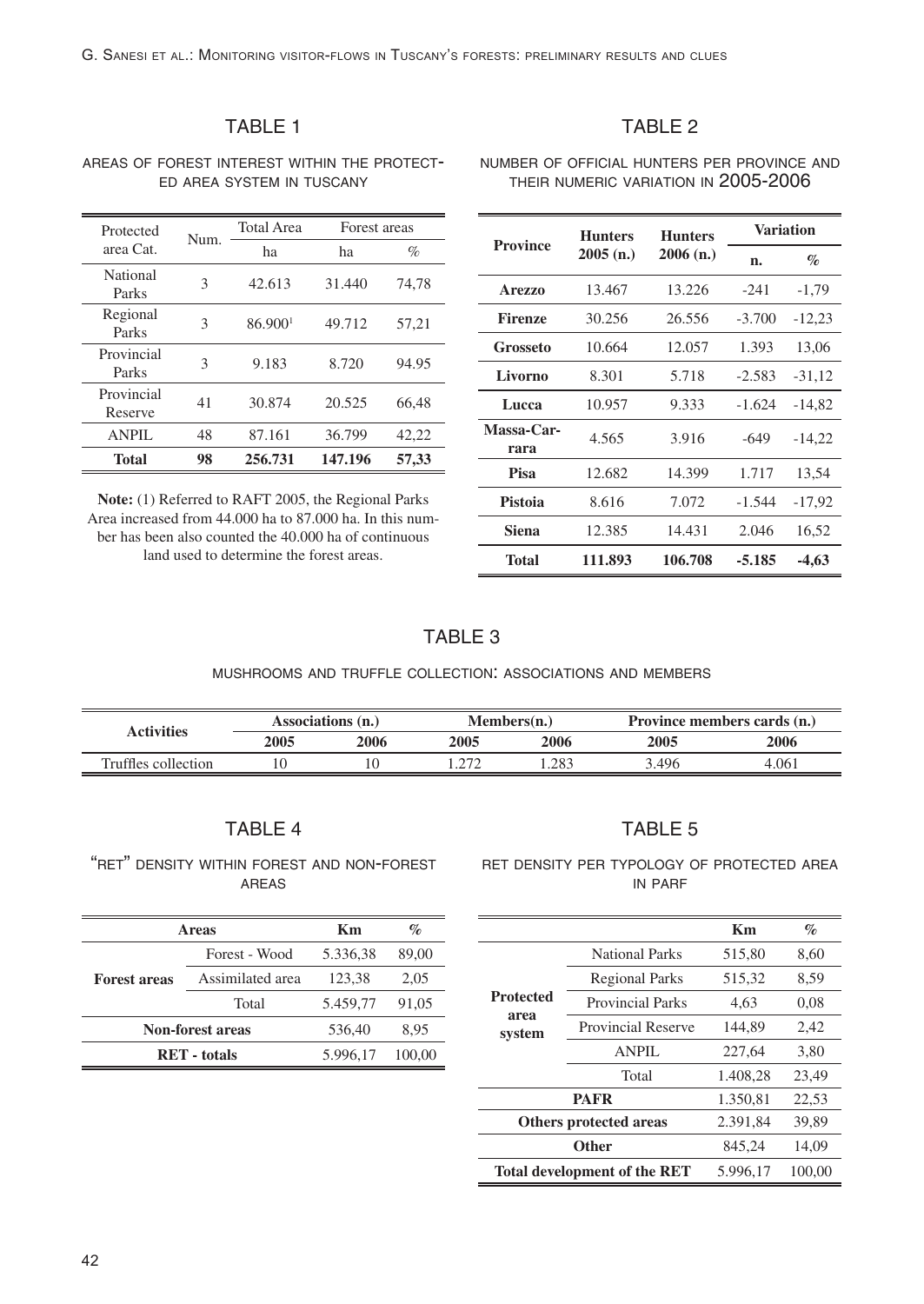The average percentage of forest within protected areas is 57.33% with peaks of 74.78 % in national parks and 94.95% in provincial parks. Of particular importance is the relation between RET and forests: the 91.05% of the hiking tracks is within forest areas. The Regional forest heritage is therefore of great importance and connected to the protection of the regional landscape.

In this context visitor-flows are growing consistently mainly within protected areas of national, regional, and provincial relevance. Visitor-flows demonstrate the existence of a specialised tourism that is alternative to the conventional one that is mainly concentred on cities of art, coastal zones, and thermal baths. On the other side the number of visitors of hunting sites is decreasing as it is occurring at national scale.

## TABLE 6

#### response and pressures indicators: their variation in tuscany parks

|                                                                     | <b>Visitor</b><br>Environmental<br>Environmental<br>Company<br><b>Education Centre (n.)</b><br>Guides (n.)<br>Centre $(n.)$ |                        |            | Visitors (n.)                      |                                    |                                       |  |  |  |
|---------------------------------------------------------------------|-----------------------------------------------------------------------------------------------------------------------------|------------------------|------------|------------------------------------|------------------------------------|---------------------------------------|--|--|--|
|                                                                     |                                                                                                                             |                        | 2005       | 2006                               | <b>Variation</b>                   |                                       |  |  |  |
|                                                                     | <b>NATIONAL PARKS</b>                                                                                                       |                        |            |                                    |                                    |                                       |  |  |  |
| Foreste Casentinesi Monte<br>Falterona e Campigna<br>(Tuscany side) | $6(13 \text{ total})$                                                                                                       | $\mathfrak{2}$         | $20^{(1)}$ | 30.134<br>$(55.683 \text{ total})$ | 22.919<br>$(45.060 \text{ total})$ | $-7.215$<br>$(-10.623 \text{ total})$ |  |  |  |
| Arcipelago Toscano                                                  | 3                                                                                                                           | 1 <sup>(2)</sup><br>10 |            | Not registered                     | Not registered                     | Not registered                        |  |  |  |
| Appennino<br>Tosco-Emiliano                                         | 3                                                                                                                           | $\mathfrak{2}$<br>12   |            | 23,000                             | 30.000                             | $+7.000$                              |  |  |  |
| <b>REGIONAL PARKS</b>                                               |                                                                                                                             |                        |            |                                    |                                    |                                       |  |  |  |
| Maremma                                                             | 3                                                                                                                           |                        | 30         | 64.810                             | 64.058                             | $-752$                                |  |  |  |
| Migliarino San Rososre<br>Massaciuccoli                             | 6                                                                                                                           | $1^{(3)}$              | 37         | 18.259                             | 49.000                             | $+30.741$                             |  |  |  |
| Alpi Apuane                                                         | 3                                                                                                                           |                        | 46         | 15.378                             | 82.000(4)                          | $+66.622$                             |  |  |  |

**Notes: (1)** Park Official guides and GAE guides; **(2)** work in progress; **(3)** both Environmental Education Centre and Visitor Centre; **(4)** This Park does not have an access ticket or neither access point. Visitors can be divided as: "Centro Visite di Castelnuovo": 17.000 visitors; "Grotta del Vento" 50.000 visitors; "L'Antro del Corchia" 15.000 visitors even though these numbers are not officials.

# TABLE 7

#### responce and pressures indicators and their variation in tuscany areas managed by lipu 2006 (italian association for birds preservation)

| <b>Protected Area</b>                          | LIPU Oasi's           | <b>Visitor</b><br>Centre $(n.)$ | Environmental                | <b>Environmental Guides</b>    | Visitors (n.) |                      |                  |
|------------------------------------------------|-----------------------|---------------------------------|------------------------------|--------------------------------|---------------|----------------------|------------------|
|                                                |                       |                                 | <b>Education Centre (n.)</b> | - permanent + seasonal<br>(n.) | 2005          | 2006                 | <b>Variation</b> |
| Natural reserve of<br><b>Chiarone</b>          | Massaciuccoli<br>(LU) |                                 | 1(1)                         | $3 + 13$                       | 11.100        | 26.500               | 15.400           |
| Natural reserve<br>of Lago di<br>Montepulciano | Montepulciano<br>(SI) |                                 | 1(1)                         | $1+1$                          | 2.500         | 2.000                | $-500$           |
| Natural reserve of<br>Lago di Santa Luce       | Santa Luce (PI)       |                                 | 1(1)                         | $2+1$                          | 3.400         | 1.450                | $-1.950$         |
| Natural reserve of<br><b>Monte Roccandagia</b> | Campocatino<br>(LU)   |                                 | 1(1)                         | $1 + 3$                        | 1.200         | 3.500<br>(estimated) | 2.300            |

**Note: (1)** Within the Visitor Centre.